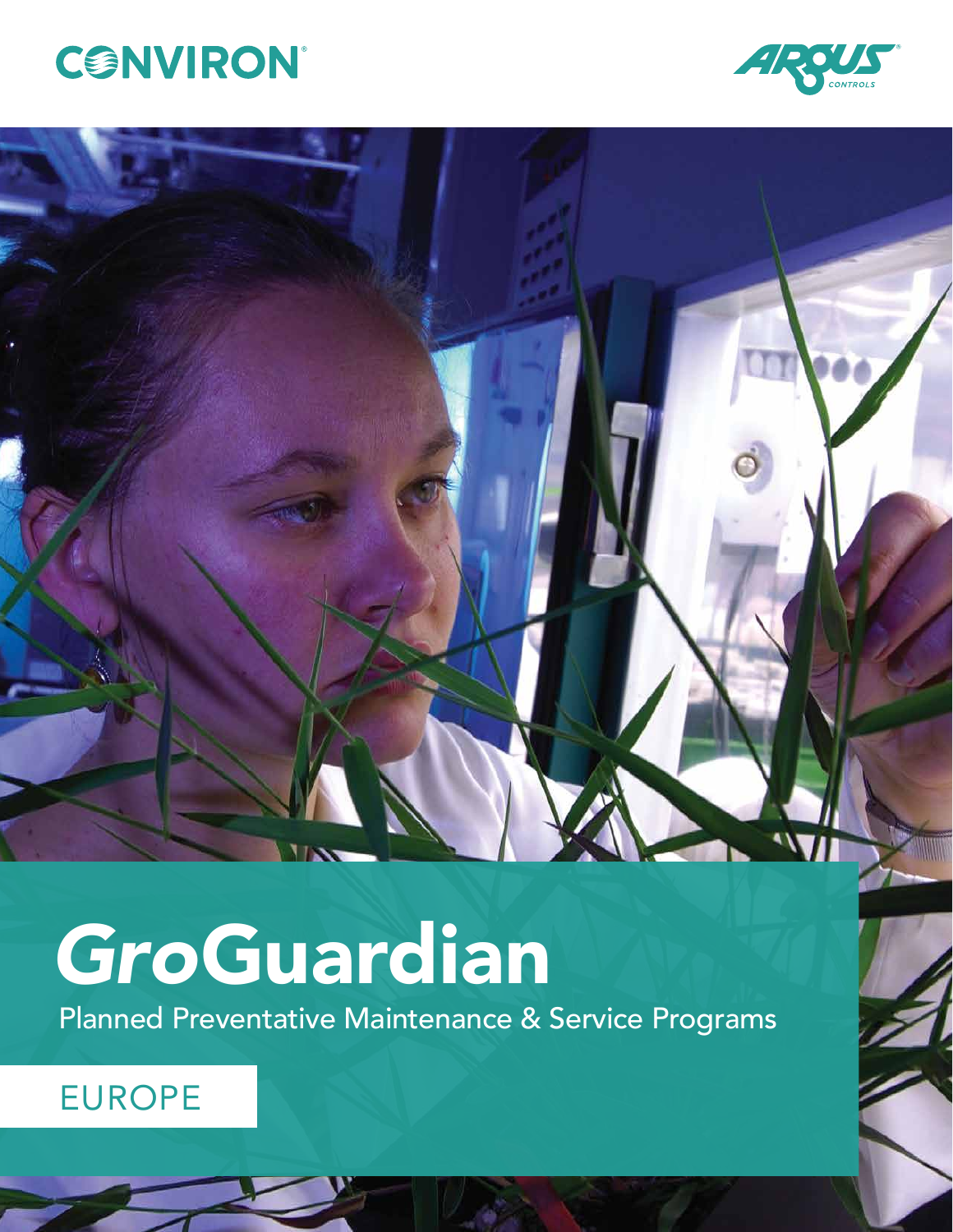Whether your plant growth chambers, rooms or control systems are new or coming off warranty, or if you have been managing your maintenance on your own, *Gro*Guardian provides you the unique benefits of customized care of all your controlled environments.



- *" Our research programs are on critical time lines and people are depending on the accuracy of our results. With our customized Gro*Guardian *program, we are*  confident our uptime is maximized and our equipment *is performing on-spec."*
- *" We produce a high-value crop and we needed a responsive and reliable service partner for our facility. With Gro*Guardian*, we have access to factory trained personnel, which ensures we always get the right*  solutions, the first time."

## CONVIRON

- Protect your valuable crops
- Protect your valuable equipment
- Peace of mind
- Cost Control



## Reasons you need *Gro*Guardian



- Multi-point inspection of critical operating systems
- Conviron trained, F Gas certified technicians trained in equipment malfunction, inspection of critical systems, safety and operational optimization
- Fixed labour rates
- Remote troubleshooting
- Quarterly, semi-annual, or annual visits, depending on your needs
- Multi-year contract options



#### Fleet Audit & Upgrade Plan

- Proactive upgrade paths to the latest technology
- Customized plans that meet your budget and priorities for controls, lighting, HVAC and opportunities to save on energy costs

### Service Seminars

- Industry-leading , hands-on instructional training
- Beginner, intermediate and advanced training to suit your needs





Software upgrades (limited to core improvements and bug fixes) will be performed at the same time as the audit.



### Service Level Agreement

Priority access to our service technicians via telephone or online. Automatic escalation or ticket, when required, through the system provided.

### Remote Training Support

Using webinar/phone, operational supplementary training for designated operators or new operators. It can be purchased as a block of hours on an annual basis.



### Extended Warranty

Fixed cost extensions eliminate the need for emergency funds or unexpected downtime.



### Spare Parts Replenishments

Customized critical spare parts kits are available for your specific Conviron chamber model. Recommended spare parts can also be suggested based on your unique chamber use.



### Preventative Maintenance

Conviron offers the following preventative maintenance and service for your chambers and rooms:

## Enhanced Service Programs

Conviron offers the following optional services that can added to your GroGuardian package:

#### Critical OEM Parts

- Original Equipment Manufacturer parts for reliability
- Expedited deployment of critical spare parts